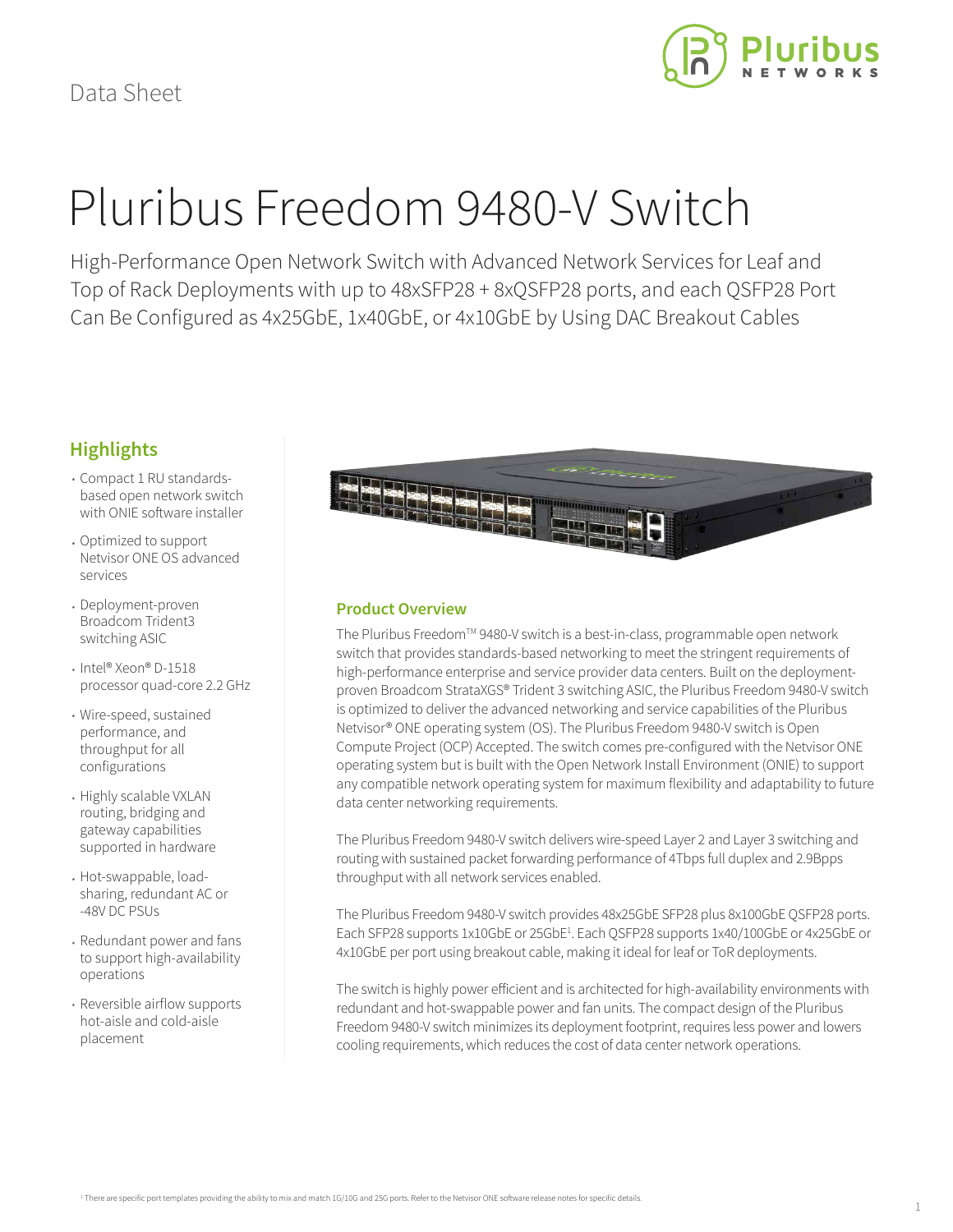

### **System Highlights**

- Wire-speed Layer 2 and Layer 3 forwarding up to 4Tbps full duplex and 2.9Bpps
- Deploy as Top-of-Rack switch supporting 10 or 25GbE to servers, with 40GbE or 100GbE uplinks<sup>2</sup>
- 48xSFP28 + 8xQSFP28 switch ports, each QSFP28 supporting 1x100GbE or 1x40GbE, or via breakout cables, 4x25GbE or 4x10GbE
- Broadcom Trident3 switching ASIC
- VXLAN services supported in hardware at wire speed
- 32MB integrated packet buffer
- Intel® Xeon® D-1518 processor quad-core 2.2GHz
- All ports on front; PSUs and fans accessible from rear
- Hot-swappable, load-sharing, redundant AC or -48V DC PSUs
- 5+1 redundant, hot-swappable fan modules
- Configurable hot/cold aisle with port-to-power and power-to port airflow
- 1 RU compact form factor mountable in either a standard 19" or 21" rack

#### **Unified Cloud Fabric™**

The Unified Cloud Fabric (UCF) delivers the benefits of hyperscale agility, simplicity and availability to data centers, unified cloud networks and many other networking applications. The UCF unites networks across multiple dimensions: switches and servers, overlay and underlay networks, and distributed clouds. Powered by the Linux-based Netvisor® ONE operating system, the UCF solution features fabric-wide provisioning from any single switch in the fabric, resulting in massive service delivery speed-up and error reduction. This automation is achieved in a distributed, controller-less fashion, without the need for costly and complex software-defined networking appliances. The UCF solution offers a rich set of Layer 2 and Layer 3 overlay services to allow network architects and engineers to solve virtually any networking problem with agility in the overlay while maintaining a highly stable and scalable underlay. When deployed in servers with data processing units (DPUs), the fabric provides even finger-grained microsegmentation with distributed firewalls at the individual application level.

#### **Netvisor ONE Operating System**

Enabling simple, plug-and-play deployments, the Pluribus Freedom 9372-T switch is delivered as an integrated, turnkey solution that is shipped pre-configured with the Pluribus Netvisor ONE OS installed on the Open Network Install Environment foundation. Pluribus Netvisor ONE is a virtualized network operating system (NOS) that provides a best-in-class Layer 2 and Layer 3 networking foundation and optionally licensed advanced network services such as VXLAN, the distributed Unified Cloud Fabric™ architecture and embedded network performance monitoring telemetry.

#### *Netvisor ONE Licensing Options*

- **Netvisor ONE Enterprise Edition**  This license supports Layer 2 and Layer 3 switching and routing functionality with all standard networking protocols and high-availability features.
- **Netvisor ONE Fabric Edition**  This license supports VXLAN, telemetry, Unified Cloud Fabric and security and segmentation capabilities (not included with the switch).
- **vNET**  This license supports multi-tenant and network/ traffic segmentation requirements. Licensed one per switch. vNET Manager capabilities require Virtual Netvisor (vNV) to be deployed (not included with the switch).
- **VirtualWire+™**  This license includes the Fabric license and enables VirtualWire capabilities (not included with the switch).
- **VirtualWire™**  This license enables VirtualWire capabilities in standalone Layer 1 VirtualWire mode (not included with the switch).

#### **Warranty**

The Pluribus Netvisor® ONE OS and Pluribus Freedom™ Open Networking Switches are backed by a 90-Day limited warranty and access to technical support. Pluribus FreedomCare™ extended support options provide for extended support coverage, which includes advanced product replacements, software updates and upgrades and access to 24x7 technical support. Contact Pluribus Networks or a Pluribus Networks authorized reseller for details on advanced support options.